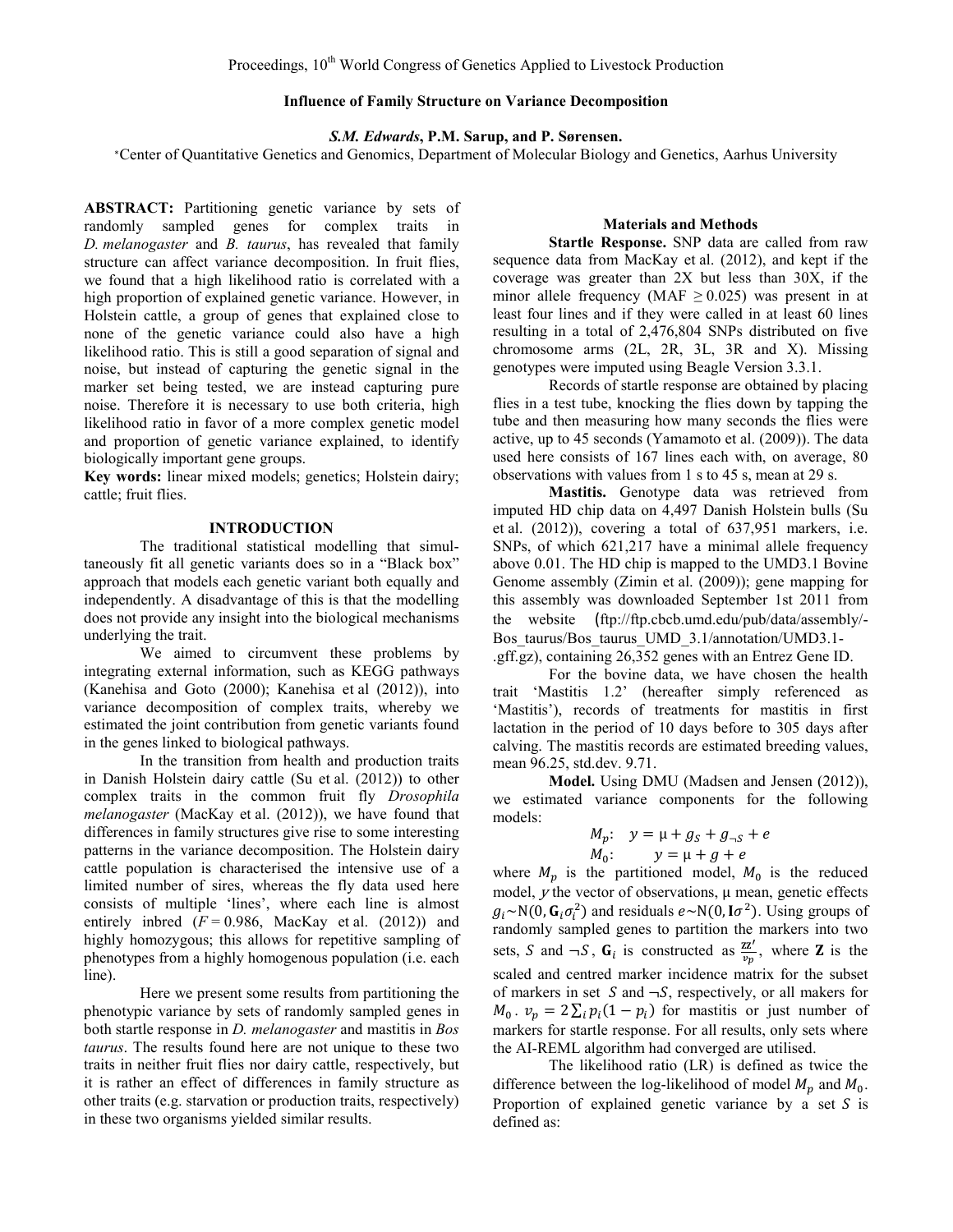

**Figure 1:** Different patterns of the relationship between likelihood ratios (x-axis) and proportion of explained genetic variance (y-axis), in startle response in fruit flies and mastitis in dairy cattle. Each point corresponds to a set of randomly sampled genes and colour coded by the number of markers in the set; note that startle response has a darker scale than mastitis to emphasise the larger sets. Vertical black lines corresponds to 95<sup>th</sup> percentile of the theoretical  $\chi^2$  distributions; left to right:  $\chi_1^2$ ,  $(\chi_1^2 + \chi_2^2)/2$  and  $\chi_2^2$ .

$$
H_{set}^2 = \frac{Var(g_S)}{Var(g_S) + Var(g_S)}
$$

where  $Var(g_S) + Var(g_{-S})$ <br>where  $Var(g_S)$  and  $Var(g_{-S})$  are the variance components  $\sigma_S^2$  and  $\sigma_{\neg S}^2$  in mastitis, but scaled by the mean of the diagonals of  $\mathbf{G}_s$  and  $\mathbf{G}_{-s}$  in startle response.

**Mapping genes to markers.** Genetic markers were associated with a gene, if the chromosomal position of the marker was between the start and stop chromosomal position of the gene. This resulted in 88 % of markers mapped to genes in fruit flies and 39 % in dairy cattle.

The sets are composed of randomly sampled genes, resulting in sets with up to 100,000 and 50,000 markers for startle response and mastitis, respectively.

The complete set of results and a report with all figures can be found on fig**share** at http://goo.gl/FjVm91

#### **Results and Discussion**

In this study, we have applied a linear mixed modelling approach for examining the joint contribution to a complex trait from the genetic markers associated to a set of randomly sampled genes. Although it seems as a rather brute-force approach for gaining biological insight, these results reveal how much of the genetic variance can be explained jointly "by chance" by a *dispersed set* of genetic markers, and can therefore be used in collaboration with analyses on e.g. biological pathways or genomic features, to indicate the significance of these.

Fitting sets of randomly sampled genes, we found 28 % and 86 %, respectively, were converged for startle response and mastitis, respectively. The high level of nonconverged sets in startle response might be attributed to these having a  $Var(g_S)$  close to zero, giving the AI-REML algorithm problems converging on the border of the parameter space. In these cases,  $Var(g_{\neg s})$  usually captures the genetic variance.

Even though the LR distributions seem alike (we will return to those) between the two traits, there does not seem to be a correlation between set size and LR for startle response, while there could be a slight increase in LR for mastitis for larger set sizes. In startle response, a set of random genes explains near 100 % of the genetic variance, while the maximal proportion of explained genetic variance by a set of random genes in mastitis is approx. 20 %. In both traits the maximal proportion of explained genetic variance increases for an increasing set size.

Comparing the relationship of  $H<sub>set</sub><sup>2</sup>$  and LR, as done in Figure 1, reveals some interesting patterns. For startle response, the scatter plot resembles a slanted volcano plot, where a higher LR has a higher  $H_{set}^2$ . The larger sets are restricted to the lower values of LR, but can still account for a high proportion of explained genetic variance. For mastitis, there are hyperbolae for each group of set sizes and it would seem that for a certain set size is a 'default' proportion of explained genetic variance at  $LR = 0$ , and for increasing values of LR,  $H_{set}^2$  either increases or decreases. However, the decreasing 'branch' of the hyperbola does not reach higher LR than the  $95<sup>th</sup>$ percentile of  $\chi_1^2$ .

In these models, to achieve a high LR, it is crucial to describe the genetic relationship based on the causal genetic markers for the trait, or markers in high LD with these. In Holstein cattle, even a small proportion of the available markers will describe the genetic relationship, due to large LD blocks, whereas a similar proportion of genetic markers in fruit flies will have difficulty describing the genetic relationship, as there is more divergence between the lines.

A high LR can also be interpreted as the ability for the genetic markers in set  $S$  to separate the genetic signal (governing the trait) from the background noise of the genome. This is evident in mastitis, where there are sets that account for almost none of the genetic variance, but still retain a high LR. This is still a good separation of signal and noise, but instead of capturing the genetic signal in the